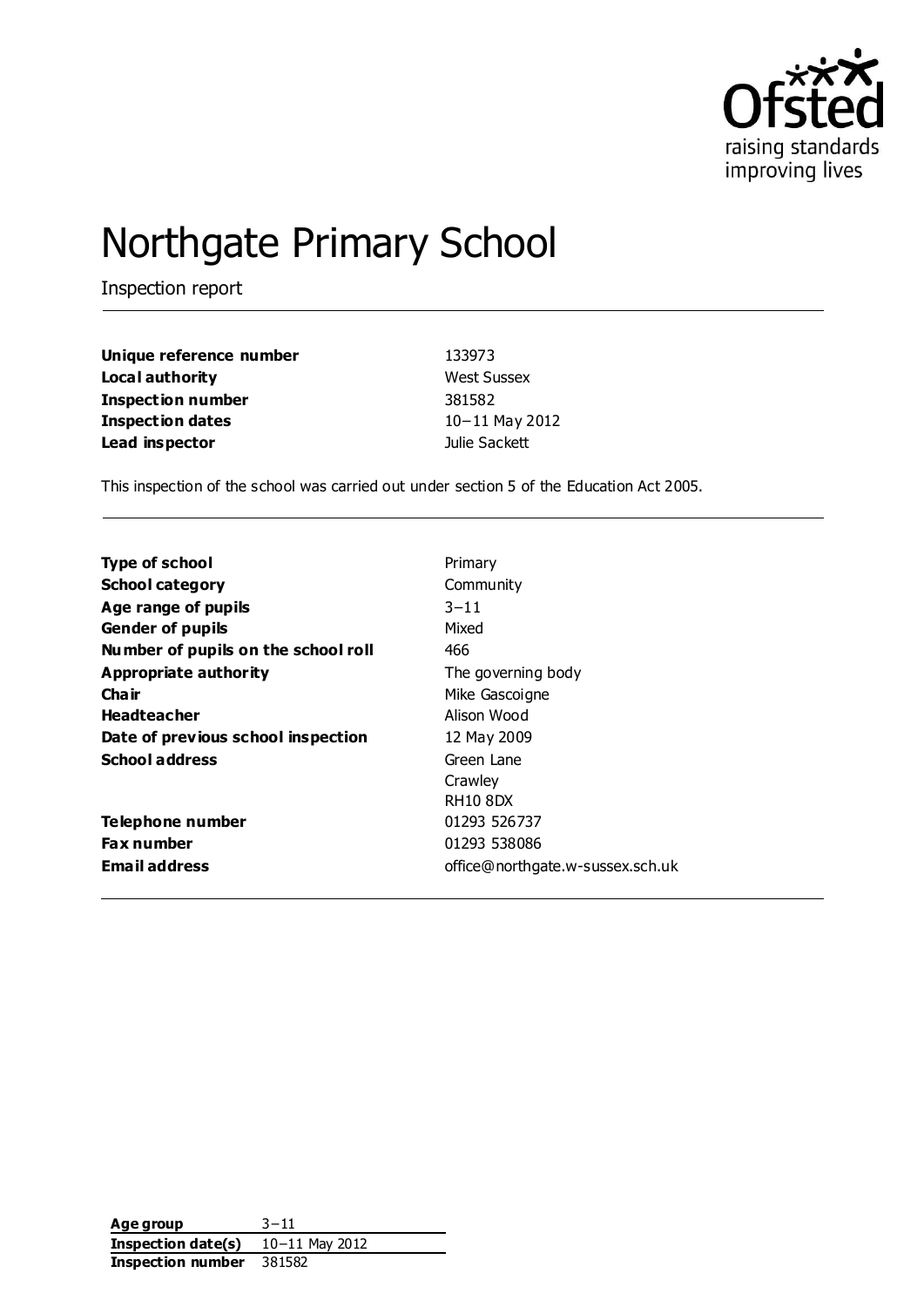

You can use Parent View to give Ofsted your opinion on your child's school. Ofsted will use the information parents and carers provide when deciding which schools to inspect and when.

You can also use Parent View to find out what other parents and carers think about schools in England. You can visit www.parentview.ofsted.gov.uk, or look for the link on the main Ofsted website: www.ofsted.gov.uk

The Office for Standards in Education, Children's Services and Skills (Ofsted) regulates and inspects to achieve excellence in the care of children and young people, and in education and skills for learners of all ages. It regulates and inspects childcare and children's social care, and inspects the Children and Family Court Advisory Support Service (Cafcass), schools, colleges, initial teacher training, work-based learning and skills training, adult and community learning, and education and training in prisons and other secure establishments. It assesses council children's services, and inspects services for looked after children, safeguarding and child protection.

Further copies of this report are obtainable from the school. Under the Education Act 2005, the school must provide a copy of this report free of charge to certain categories of people. A charge not exceeding the full cost of reproduction may be made for any other copies supplied.

If you would like a copy of this document in a different format, such as large print or Braille, please telephone 0300 123 4234, or email enquiries@ofsted.gov.uk.

You may copy all or parts of this document for non-commercial educational purposes, as long as you give details of the source and date of publication and do not alter the information in any way.

To receive regular email alerts about new publications, including survey reports and school inspection reports, please visit our website and go to 'Subscribe'.

Piccadilly Gate Store St **Manchester** M1 2WD

T: 0300 123 4234 Textphone: 0161 618 8524 E: enquiries@ofsted.gov.uk W: www.ofsted.gov.uk



© Crown copyright 2012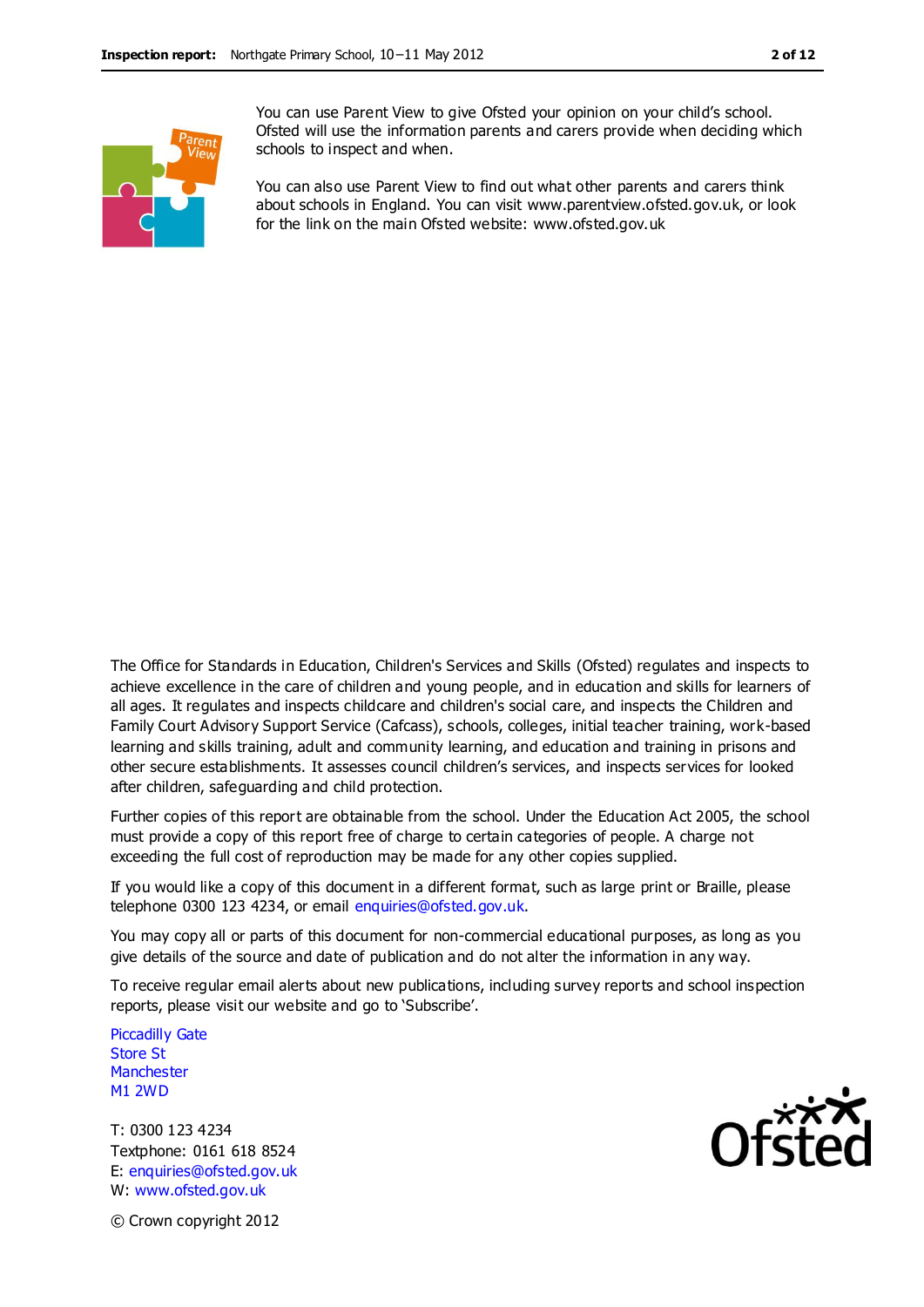# **Introduction**

| Inspection team          |                      |
|--------------------------|----------------------|
| Julie Sackett            | Additional inspector |
| Christopher Christofides | Additional inspector |
| Juliet Ward              | Additional inspector |

This inspection was carried out with two days' notice. The team observed teaching and learning in 27 lessons and part lessons taught by 20 teachers. Discussions were held with senior staff, teachers, members of the governing body, parents and carers and pupils. Inspectors took account of the responses to the on-line Parent View survey in planning the inspection. They observed the school's work, and looked at documentation including the school's improvement plan, policies and records of pupils' progress and attainment. The inspection team analysed 91 questionnaires from parents and carers, as well as questionnaires from staff and pupils.

## **Information about the school**

Northgate Primary School is a larger than the average primary school. Just over half of pupils are from minority ethnic backgrounds. The proportion of pupils who speak English as an additional language is well above the national average. The proportion of pupils known to be eligible for free school meals is below average. The proportion of pupils supported by school action plus or with a statement of special educational needs is above average. The proportion of pupils who join or leave the school other than at expected times is above the national average. The school has a local authority funded Special Support Centre (SSC) for pupils with hearing impairments, all of whom have statements for special educational needs. There is a Nursery class and two Reception classes, which together make up the Early Years Foundation Stage. The school has a number of awards including Healthy Schools and Dyslexia Friendly awards. The school meets the government's floor standards, which set the minimum expectations for pupils' attainment and progress.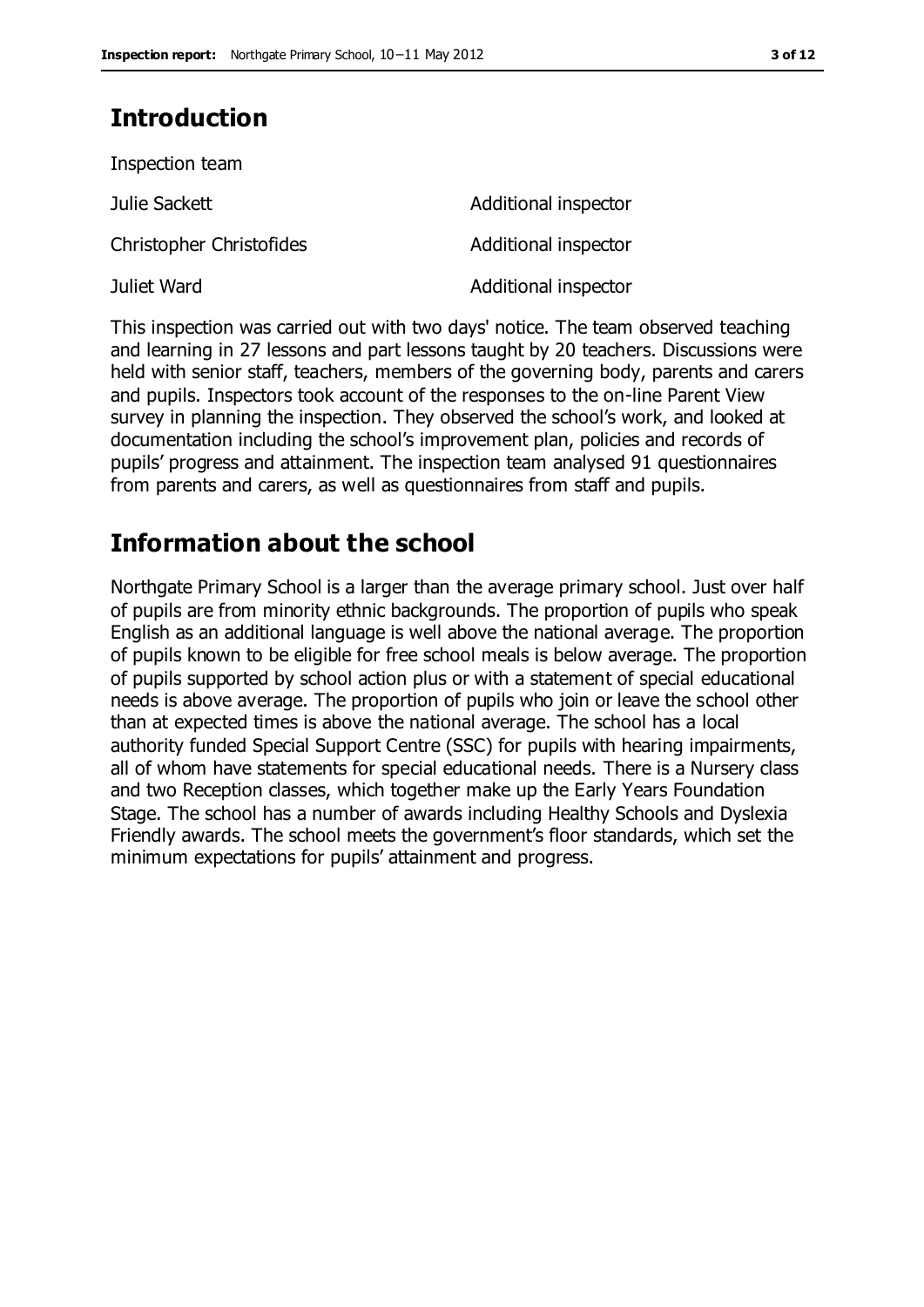## **Inspection judgements**

| <b>Overall effectiveness</b>          |  |
|---------------------------------------|--|
|                                       |  |
| <b>Achievement of pupils</b>          |  |
| <b>Quality of teaching</b>            |  |
| <b>Behaviour and safety of pupils</b> |  |
| <b>Leadership and management</b>      |  |

## **Key findings**

- Northgate Primary School is a good school. The headteacher's commitment to the school and the local community, ably supported by senior leaders, has been central to sustaining pupils' good achievement. The school is not yet outstanding because there are slight variations in the quality of teaching across the school. As a result, there is some unevenness in pupils' progress across the school so that pupils do not achieve outstandingly well.
- Good achievement, identified at the time of the previous inspection, has been sustained. Pupils, including those who attend the Special Support Centre, make good progress overall in reading, writing and mathematics from their low starting points to reach broadly average levels of attainment by the end of Key Stage 2.
- Teaching is good overall and sometimes outstanding, so that pupils typically enjoy learning and achieve well in reading, writing and mathematics. Where teaching is less effective, opportunities are missed to use open-ended questions to actively involve pupils and evaluate and build on their understanding. The role played by teaching assistants while the teacher is talking to the whole class is less well developed than at other times.
- **Pupils' behaviour is good. They feel very safe in school. They are polite,** welcoming and proud of their school. Pupils' positive attitudes to learning are reflected in attendance rates which are consistently above average.
- Senior leaders, including the governing body, accurately and rigorously monitor the quality and effectiveness of teaching and learning. Consequently, the school has a clear and sharp focus on what needs to be done to raise achievement further. The headteacher has been instrumental in maintaining high expectations and this, combined with consistent performance management and carefully targeted professional development, has been highly successful in sustaining good quality teaching during a period of staff mobility, so that pupils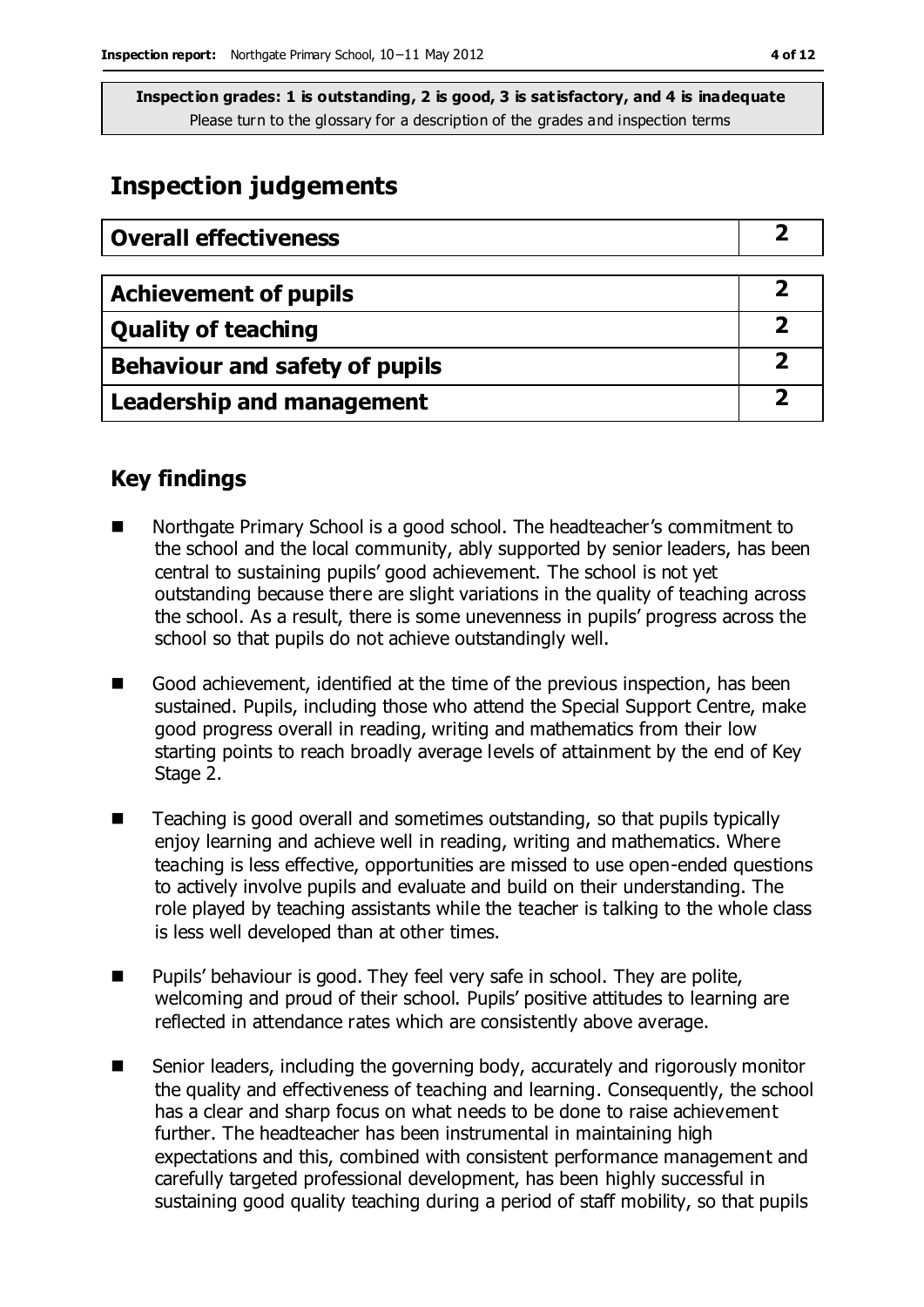continue to achieve well.

#### **What does the school need to do to improve further?**

- $\blacksquare$  Raise pupils' achievement to outstanding by ensuring that teaching is consistently good with a significant proportion that is outstanding by:
	- increasing teachers' use of open-ended questioning to encourage pupils to contribute actively to lessons and to enable teachers to evaluate and build on pupils' knowledge and understanding
	- developing the role of teaching assistants to support pupils' learning, particularly during sessions when the teacher is speaking to the whole class.

#### **Main report**

#### **Achievement of pupils**

The vast majority of parents and carers feel that their children are making good progress and inspection evidence supports this view. All groups of pupils, including disabled pupils and those with special educational needs, make good progress overall, regardless of their ability. There is, however, slight unevenness in pupils' progress across the school, with pupils making slower progress where teaching is less effective.

Children start school in the Early Years Foundation Stage with skills and levels of development which are usually well below expectation. The strong relationships and clear and consistent routines established provide a secure framework for the children's future learning. Children's personal, social and emotional development is a particular strength. For example, one child in Nursery happily concentrated for a sustained period of time to colour in a picture with great care. High expectations mean that children make good progress in the development of independence skills. This was evident in the confident and determined way that a group of children used scissors to cut out their drawings of fish before going on to select materials to decorate their pictures. Every opportunity is taken to build on the children's positive attitudes so that activities are interesting and engaging. As a result, their enjoyment of learning is clear and children make good progress during the Early Years Foundation Stage. For example, a group of Reception children developed their understanding of different forces while they thoroughly enjoyed pouring water into a series of gutters to propel their boats. While attainment by the end of the Early Years Foundation Stage is below average overall, this represents good progress from generally very low starting points.

Extension of the Early Years' curriculum into Year 1 effectively supports the children's smooth transition into Key Stage 1 so that no time is lost in securing further gains in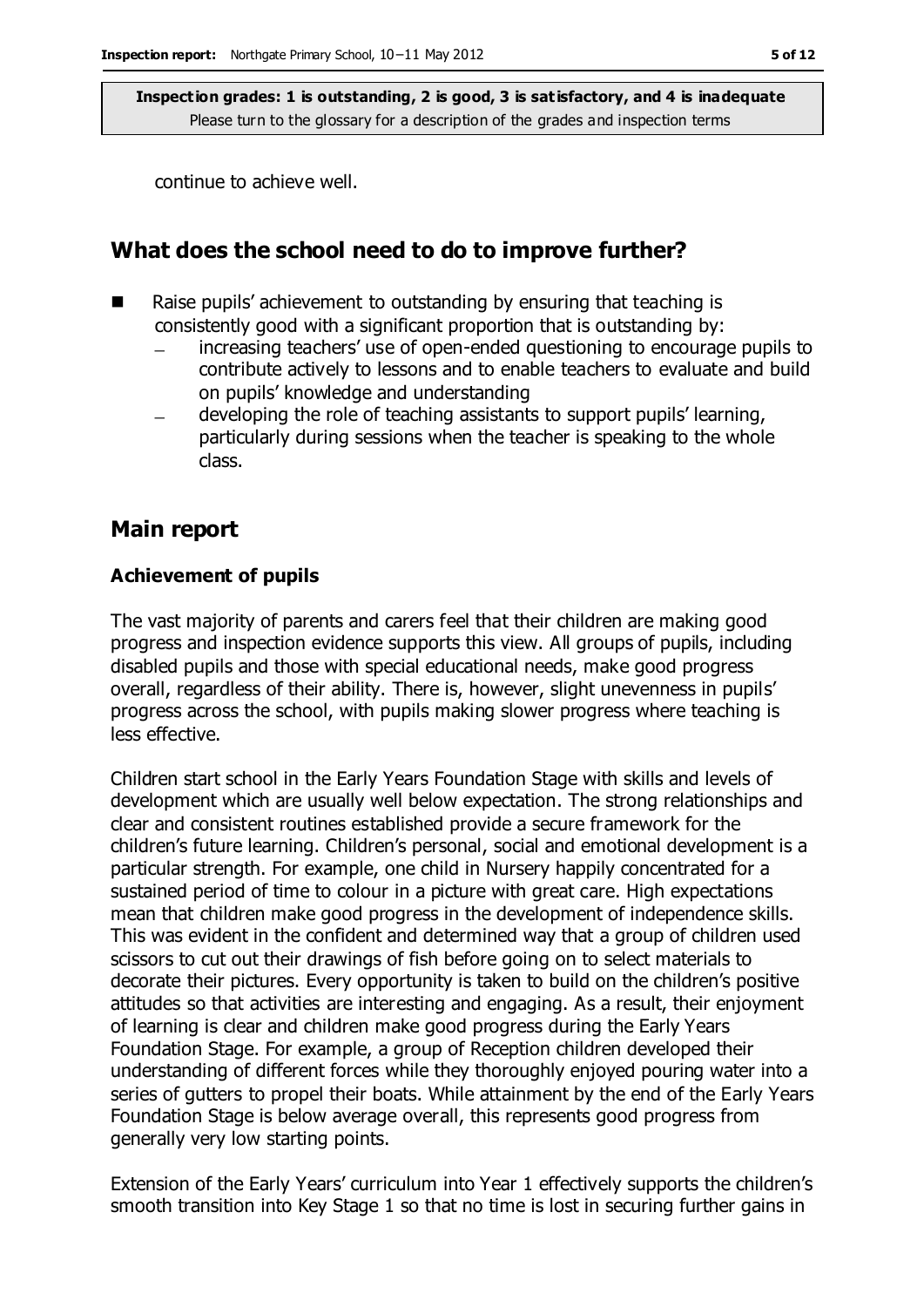their learning. Pupils continue to make good progress during Key Stages 1 and 2 so that, by the end of Year 6, attainment is broadly average. Disabled pupils and those with special educational needs, including those who attend the Special Support Centre, make good progress because specialist expertise ensures that provision is carefully focused and responsive to individual needs.

There is a strong focus on the development of reading skills, including the development of a regular and systematic approach to teaching pupils the link between letters and sounds (phonics). Training for teachers of all age groups ensures that the teaching of phonics is consistent throughout the school. This ensures that pupils learn to use a range of reading strategies confidently. It also means that pupils who speak English as an additional language acquire the necessary skills to help them to make good progress in other subjects. Initiatives such as these have been successful in reversing a decline in reading attainment at the end of Key Stage 1. Inspection evidence, including current assessments, indicates pupils' attainment in reading at the end of Key Stage 1 in 2012 is in line with the national average. The school has been successful in securing a year-on-year improvement in English attainment at the end of Key Stage 2 with average attainment in English and in reading at the end of Year 6.

In mathematics, the school has developed the curriculum very well to ensure that there are more opportunities for pupils to apply basic skills in different subjects. This means that learning is meaningful and relevant so that pupils are highly motivated. For example, during the inspection a child in Reception made good progress in the development of number and spatial awareness to program a floor robot. Meanwhile, Year 6 pupils made outstanding progress in their ability to apply their mathematical knowledge and skills to a practical problem. These pupils relished the opportunity to spend a given budget, confidently researching and calculating the purchase of adventure play equipment for the school grounds. As a result of developments such as these, there was a marked improvement in attainment in mathematics at the end of Key Stage 2 in 2011 so that it was in line with national averages.

#### **Quality of teaching**

Almost all parents and carers who returned a questionnaire consider their children to be well taught and inspectors agree. The quality of teaching is good overall so that all groups of pupils achieve well over time. Typically, teachers' confident subject knowledge is used well to plan lessons which are interesting, meaningful and wellpaced. As a result, pupils enjoy learning and develop important personal skills. For example, Year 5 pupils collaborated well on a task to accurately measure and cut lengths of wood to construct their design, successfully modifying their technique in the light of difficulties. Meanwhile, children in Nursery demonstrated well-developed empathy for living things in the great care and attention they paid when stroking the new-born chicks. Teachers' marking of pupils' work is good quality and reflects improvements made since the previous inspection, including the increased role played by pupils in evaluating their own work and in responding to teachers' written points for development. As a result, pupils have a good understanding of what they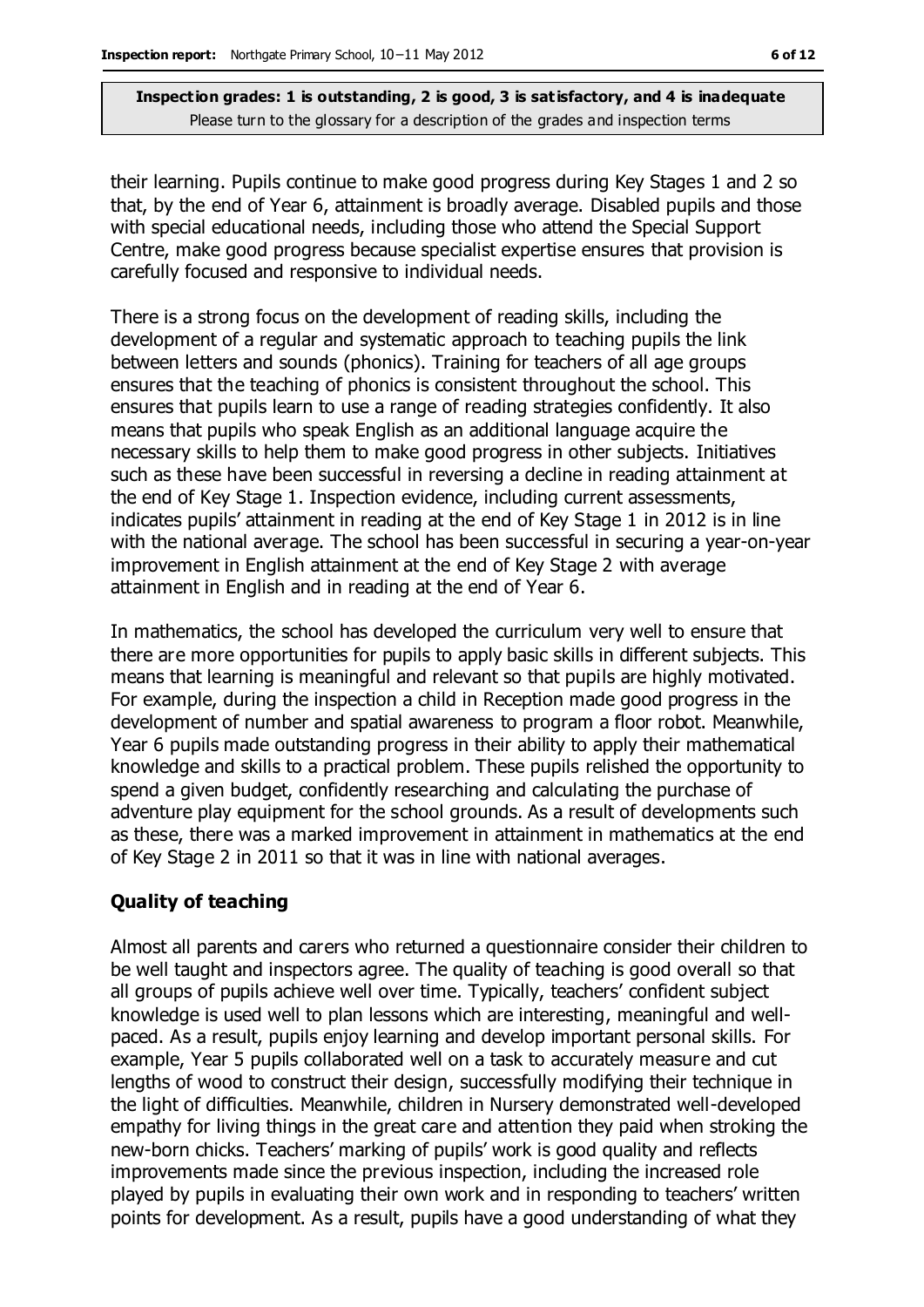are doing well and what they need to do to improve. Expectations of pupils are high, regardless of their background or ability, as reflected in the excellent quality of presentation in the pupils' work books.

A notable strength of the school is the way in which pupils who attend the Special Support Centre are very effectively enabled to play a full and confident role in mainstream lessons, in addition to sessions attended in the centre. For example, one of the pupils happily and responsibly worked with her peers to prepare and arrange cakes in readiness for a charity cake sale. Teaching assistants play an effective part in supporting pupils' good progress, particularly when they are involved in wellfocused one-to-one and small group work. However, the role of teaching assistants during times when the class teacher is addressing the whole class is less well developed, so that, during these times, opportunities are missed to maximise pupils' progress.

While the quality of teaching overall is good, there are slight variations across the school, with some examples of outstanding teaching as well as a minority of lessons where teaching is satisfactory, so that there is some unevenness in pupils' progress. Where teaching is less effective, opportunities are missed to ask pupils open-ended questions so that teachers can evaluate and build on pupils' understanding more promptly and accurately. As a result, pupils are too passive and their progress slows.

#### **Behaviour and safety of pupils**

Inspection evidence demonstrates that pupils are kept safe and that behaviour is typically good. Most parents and carers who returned a questionnaire agree with these judgements. Relationships are excellent and pupils usually demonstrate care and consideration towards others. Pupils are welcoming and polite and generally behave very well. Scrutiny of behavioural records and discussions confirm that this is typically the case over time. Nevertheless, while the large majority of pupils' questionnaires suggested that pupils feel safe, a minority indicated that there was some bad behaviour and a very small minority of parents' and carers' questionnaires also noted that this was the case. In discussion with inspectors, pupils suggested that, while most pupils are well behaved, a few can be unkind. However, pupils are confident about what to do if they have any concerns and feel that the school responds promptly and successfully. School records and logs considered during the inspection confirm this view. Pupils have a clear understanding of what constitutes bullying and know that it can take many forms. They have a sensible understanding of their personal safety and of the steps they can take to minimise risks. Pupils' positive attitudes to learning, from the youngest children in the school to those in Year 6, make a strong contribution to lessons. Attendance rates, which are consistently above average, reflect pupils' enjoyment of school and all it has to offer.

#### **Leadership and management**

The headteacher's commitment to the ongoing development of the school and a sustained drive to help pupils to do their very best has been a key feature in the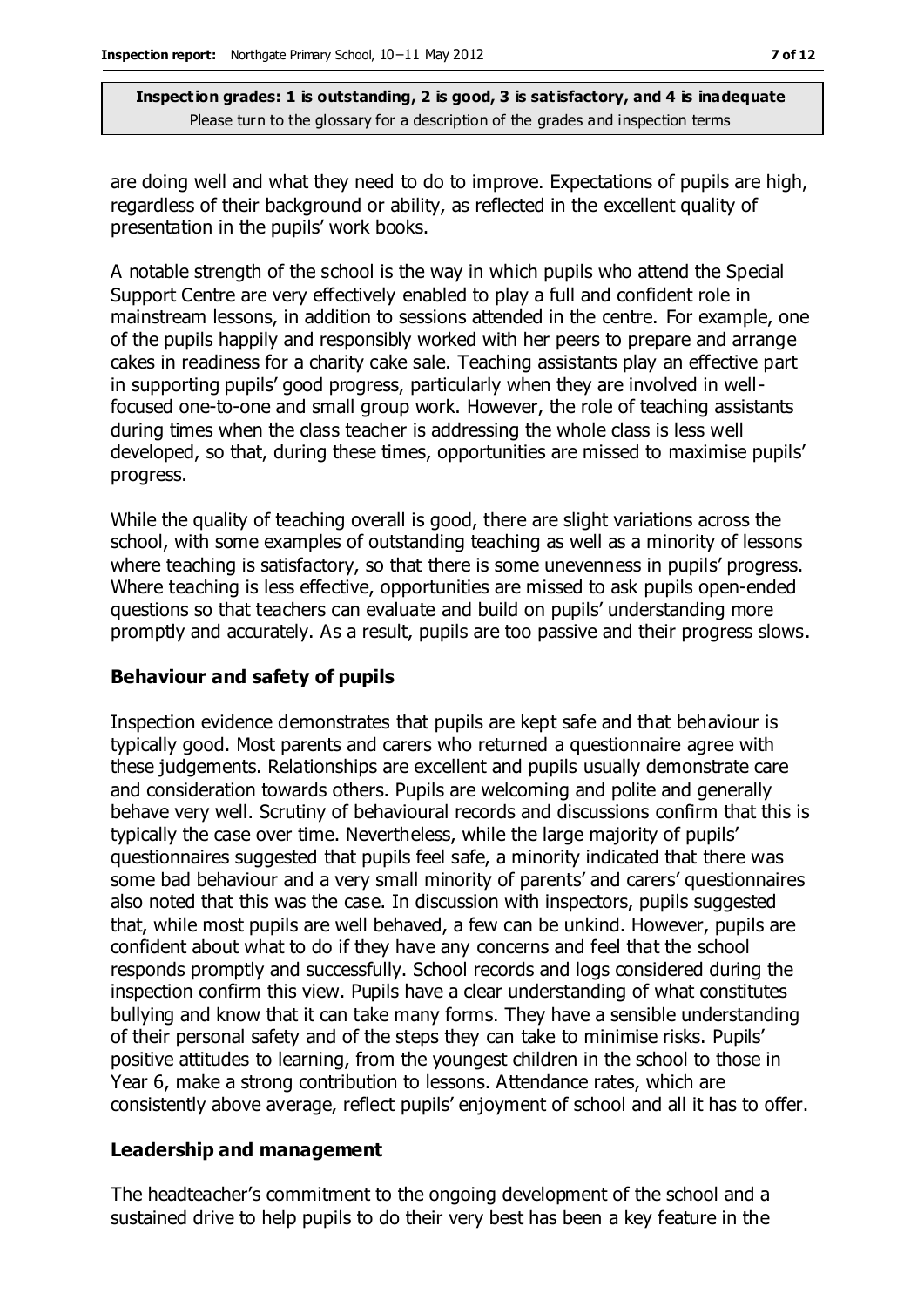school's success. Senior leaders work very well as a team and complement each other's strengths. The headteacher, senior leaders and governing body know the school's strengths very well and have accurately identified what needs to be done to secure further improvements. The quality of teaching and its impact on pupils' progress is monitored and evaluated rigorously. Well-targeted professional development successfully supports the development of teachers' practice and has resulted in an increase in the proportion of good and outstanding teaching since the previous inspection, despite some changeover in staff. A range of carefully planned initiatives have been successfully introduced since the previous inspection and these have contributed to pupils' consistent good progress and their enjoyment of learning. These factors illustrate the school has the capacity for continuing improvement.

The curriculum is broad, effectively promotes pupils' spiritual, moral, social and cultural development and is very well enriched. There are many opportunities for pupils to work cooperatively and to apply basic skills in different subjects, so that learning is meaningful. The school is strongly inclusive and expectations are high of all pupils, regardless of their ability or background. Senior leaders and governors are effective in tackling discrimination should it occur. Safety matters are given a high priority which ensures that the school is a safe and secure place to be. Safeguarding procedures are effective and meet statutory requirements.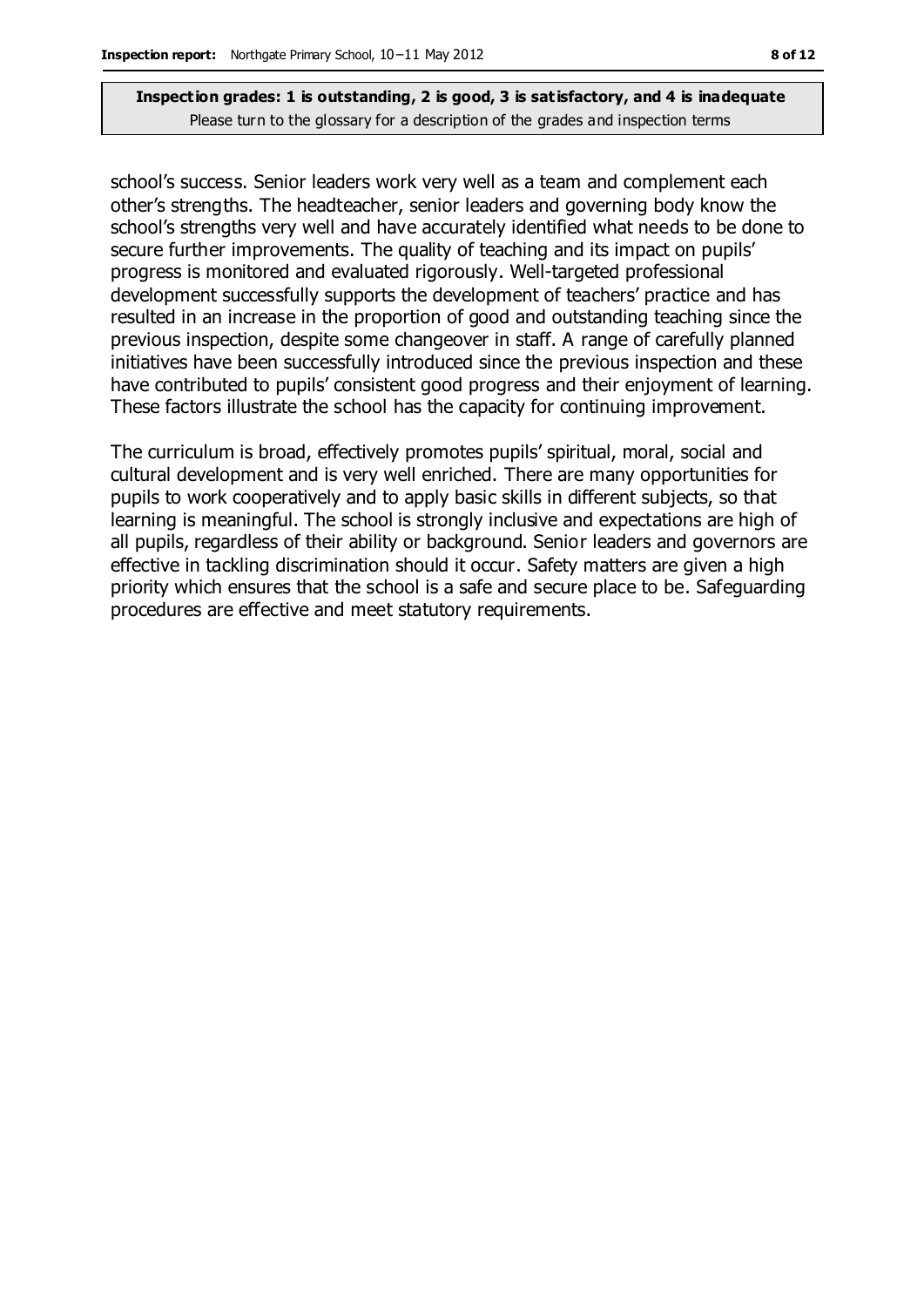# **Glossary**

## **What inspection judgements mean**

| Grade   | <b>Judgement</b> | <b>Description</b>                                            |
|---------|------------------|---------------------------------------------------------------|
| Grade 1 | Outstanding      | These features are highly effective. An outstanding           |
|         |                  | school provides exceptionally well for all its pupils' needs. |
| Grade 2 | Good             | These are very positive features of a school. A school        |
|         |                  | that is good is serving its pupils well.                      |
| Grade 3 | Satisfactory     | These features are of reasonable quality. A satisfactory      |
|         |                  | school is providing adequately for its pupils.                |
| Grade 4 | Inadequate       | These features are not of an acceptable standard. An          |
|         |                  | inadequate school needs to make significant                   |
|         |                  | improvement in order to meet the needs of its pupils.         |
|         |                  | Ofsted inspectors will make further visits until it           |
|         |                  | improves.                                                     |

## **Overall effectiveness of schools**

|                       | Overall effectiveness judgement (percentage of schools) |      |                     |                   |
|-----------------------|---------------------------------------------------------|------|---------------------|-------------------|
| <b>Type of school</b> | <b>Outstanding</b>                                      | Good | <b>Satisfactory</b> | <b>Inadequate</b> |
| Nursery schools       | 54                                                      | 42   |                     |                   |
| Primary schools       | 14                                                      | 49   | 32                  |                   |
| Secondary             | 20                                                      | 39   | 34                  |                   |
| schools               |                                                         |      |                     |                   |
| Special schools       | 33                                                      | 45   | 20                  |                   |
| Pupil referral        |                                                         | 55   | 28                  |                   |
| units                 |                                                         |      |                     |                   |
| All schools           | 16                                                      | 47   | 31                  |                   |

New school inspection arrangements have been introduced from 1 January 2012. This means that inspectors make judgements that were not made previously.

The data in the table above are for the period 1 September to 31 December 2011 and represent judgements that were made under the school inspection arrangements that were introduced on 1 September 2009. These data are consistent with the latest published official statistics about maintained school inspection outcomes (see www.ofsted.gov.uk).

The sample of schools inspected during 2010/11 was not representative of all schools nationally, as weaker schools are inspected more frequently than good or outstanding schools.

Primary schools include primary academy converters. Secondary schools include secondary academy converters, sponsor-led academies and city technology colleges. Special schools include special academy converters and non-maintained special schools.

Percentages are rounded and do not always add exactly to 100.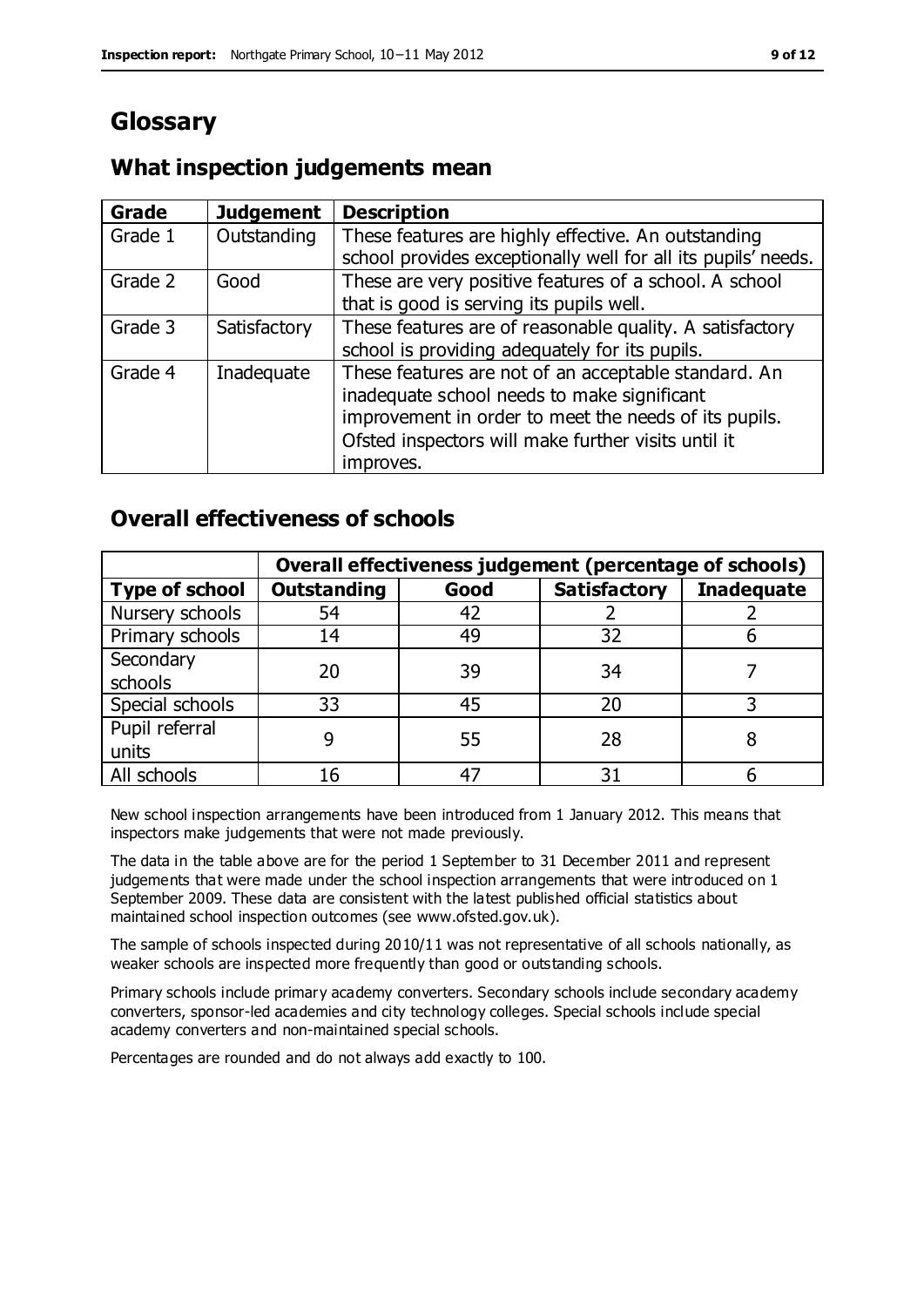# **Common terminology used by inspectors**

| Achievement:                  | the progress and success of a pupil in their<br>learning and development taking account of their<br>attainment.                                                                                                        |
|-------------------------------|------------------------------------------------------------------------------------------------------------------------------------------------------------------------------------------------------------------------|
| Attainment:                   | the standard of the pupils' work shown by test and<br>examination results and in lessons.                                                                                                                              |
| Attendance:                   | the regular attendance of pupils at school and in<br>lessons, taking into account the school's efforts to<br>encourage good attendance.                                                                                |
| Behaviour:                    | how well pupils behave in lessons, with emphasis<br>on their attitude to learning. Pupils' punctuality to<br>lessons and their conduct around the school.                                                              |
| Capacity to improve:          | the proven ability of the school to continue<br>improving based on its self-evaluation and what<br>the school has accomplished so far and on the<br>quality of its systems to maintain improvement.                    |
| Floor standards:              | the national minimum expectation of attainment<br>and progression measures.                                                                                                                                            |
| Leadership and management:    | the contribution of all the staff with responsibilities,<br>not just the governors and headteacher, to<br>identifying priorities, directing and motivating staff<br>and running the school.                            |
| Learning:                     | how well pupils acquire knowledge, develop their<br>understanding, learn and practise skills and are<br>developing their competence as learners.                                                                       |
| <b>Overall effectiveness:</b> | inspectors form a judgement on a school's overall<br>effectiveness based on the findings from their<br>inspection of the school.                                                                                       |
| Progress:                     | the rate at which pupils are learning in lessons and<br>over longer periods of time. It is often measured<br>by comparing the pupils' attainment at the end of a<br>key stage with their attainment when they started. |
| Safety:                       | how safe pupils are in school, including in lessons;<br>and their understanding of risks. Pupils' freedom<br>from bullying and harassment. How well the school<br>promotes safety, for example e-learning.             |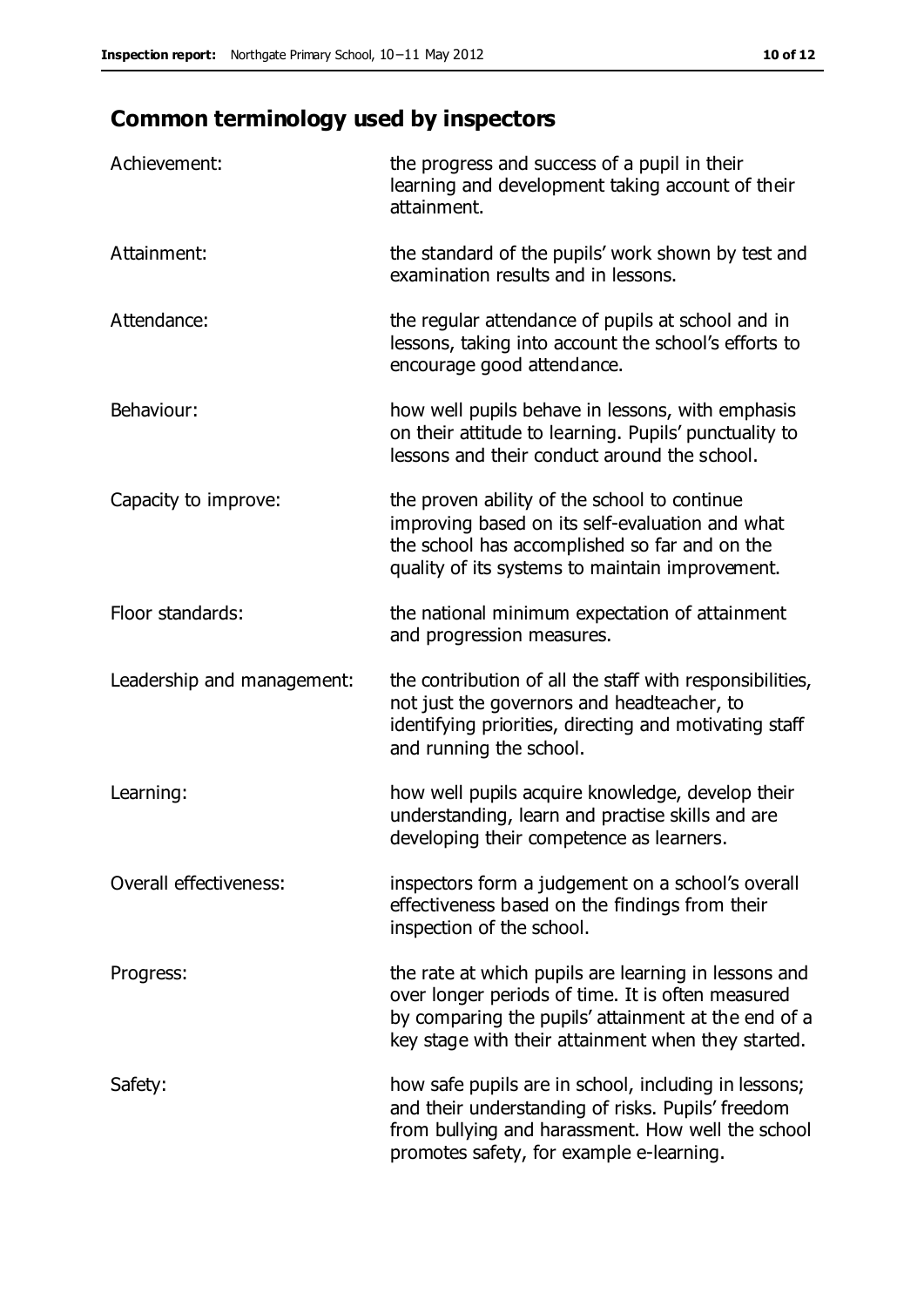#### **This letter is provided for the school, parents and carers to share with their children. It describes Ofsted's main findings from the inspection of their school.**



12 May 2012

Dear Pupils

#### **Inspection of Northgate Primary School, Crawley RH10 8DX**

Thank you very much for the warm welcome you gave us when we visited your school recently. We thoroughly enjoyed our time with you and would like to tell you what we found out about your school. We found that Northgate Primary is a good school and we know you agree. These are the main reasons why we consider it to be a good school:

- Teachers plan interesting and fun lessons for you so that you enjoy learning and attend school regularly.
- You are polite, behave well and want to do your best.
- Teaching is good so that you make good progress. Teachers mark your work very well and this helps you to know what you can do to make your work even better.
- All the adults in school look after you very well and you know what to do if you have a concern.
- Your headteacher and her staff do a really good job in helping you to do your best and to make sure the school gets even better.

We have asked the school to help you to make the best progress you possibly can by increasing the amount of good and excellent teaching. All of you can help by continuing to work hard and doing your best. We hope that you will have every success in the future.

Yours sincerely

Julie Sackett Lead inspector